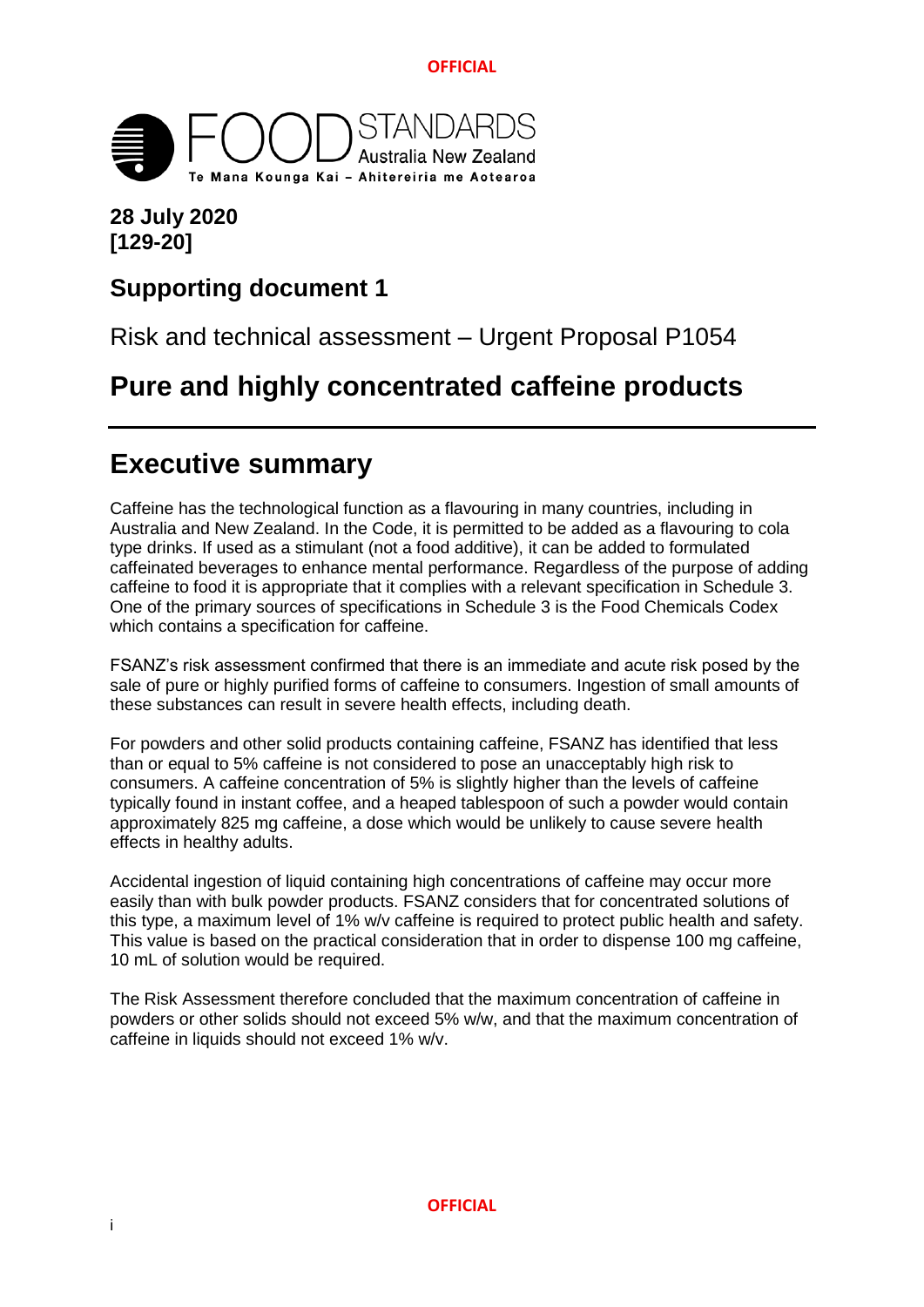# Table of contents

| 1                                                                               |  |
|---------------------------------------------------------------------------------|--|
| 1.1                                                                             |  |
| $\overline{2}$                                                                  |  |
| 21                                                                              |  |
| 2.1.1<br>2.1.2                                                                  |  |
| 2.1.3                                                                           |  |
|                                                                                 |  |
| 2.2                                                                             |  |
| 3 <sub>1</sub>                                                                  |  |
| 3.1                                                                             |  |
| 3.2                                                                             |  |
| 3.3<br>ASSESSMENT OF THE ACUTE HEALTH RISK POSED BY THE SALE OF PURE AND HIGHLY |  |
|                                                                                 |  |
| 3.3.1<br>3.3.2                                                                  |  |
| 3.3.3                                                                           |  |
| 3.4                                                                             |  |
| 4                                                                               |  |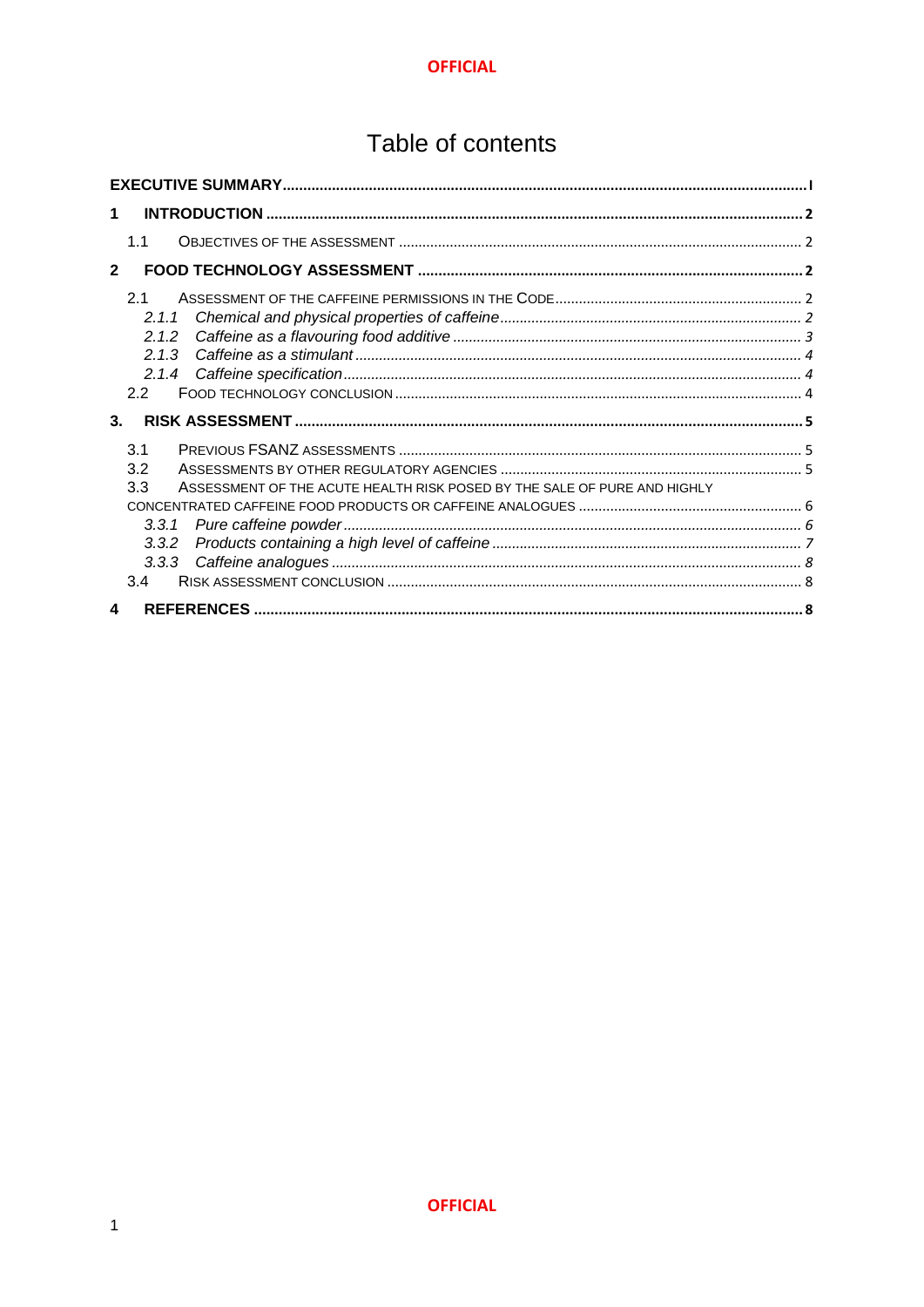# <span id="page-2-0"></span>**1 Introduction**

## <span id="page-2-1"></span>**1.1 Objectives of the assessment**

The objectives of this risk and technical assessment for this Proposal were to:

- Prepare a food technology assessment regarding caffeine
- Prepare a risk assessment, to determine:
	- o The answer to the question: do pure and highly caffeinated food products (sold at retail, direct to consumers) pose a serious adverse health threat to consumers?
		- If the answer to that question is yes, what concentration of caffeine in a powder or liquid concentrate is unlikely to be associated with serious adverse health effects in healthy adults?
		- In relation to any concentration limits established above, is it the same for children, pregnant or lactating women, subpopulations sensitive to caffeine, and/or persons with medical conditions?

# <span id="page-2-2"></span>**2 Food technology assessment**

## <span id="page-2-3"></span>**2.1 Assessment of the caffeine permissions in the Code**

### <span id="page-2-4"></span>**2.1.1 Chemical and physical properties of caffeine**

Caffeine is a stable alkaloid that is found in various plants such as coffee and cocoa beans, tea leaves, guarana berries and kola nut having a long history of human consumption as a component of such foods. As a pure extracted substance it is also permitted to be added as a flavouring substance (see section 2.1.2 below) in cola type drinks and as a stimulant in formulated caffeinated beverages (see section 2.1.3 below). The chemical and physical properties of the substance are summarised in Table 1 (Food Chemicals Codex 2018, PubChem 2020).

| Table 1 | <b>Chemical and physical properties of caffeine</b> |  |  |
|---------|-----------------------------------------------------|--|--|
|         |                                                     |  |  |

| Common name                   | caffeine                        |
|-------------------------------|---------------------------------|
| Chemical name                 | 1,3,7-Trimethylxanthine         |
| Alternative names             | Guaranine                       |
|                               | Methyltheobromine               |
|                               | Then(e)                         |
| <b>IUPAC</b> name             | 1,3,7-trimethylpurine-2,6-dione |
| Molecular formula (anhydrous) | $C_8H_{10}N_4O_2$               |
| Molecular weight (anhydrous)  | 194.19 g mol <sup>-1</sup>      |
| CAS number (anhydrous)        | 58-08-2                         |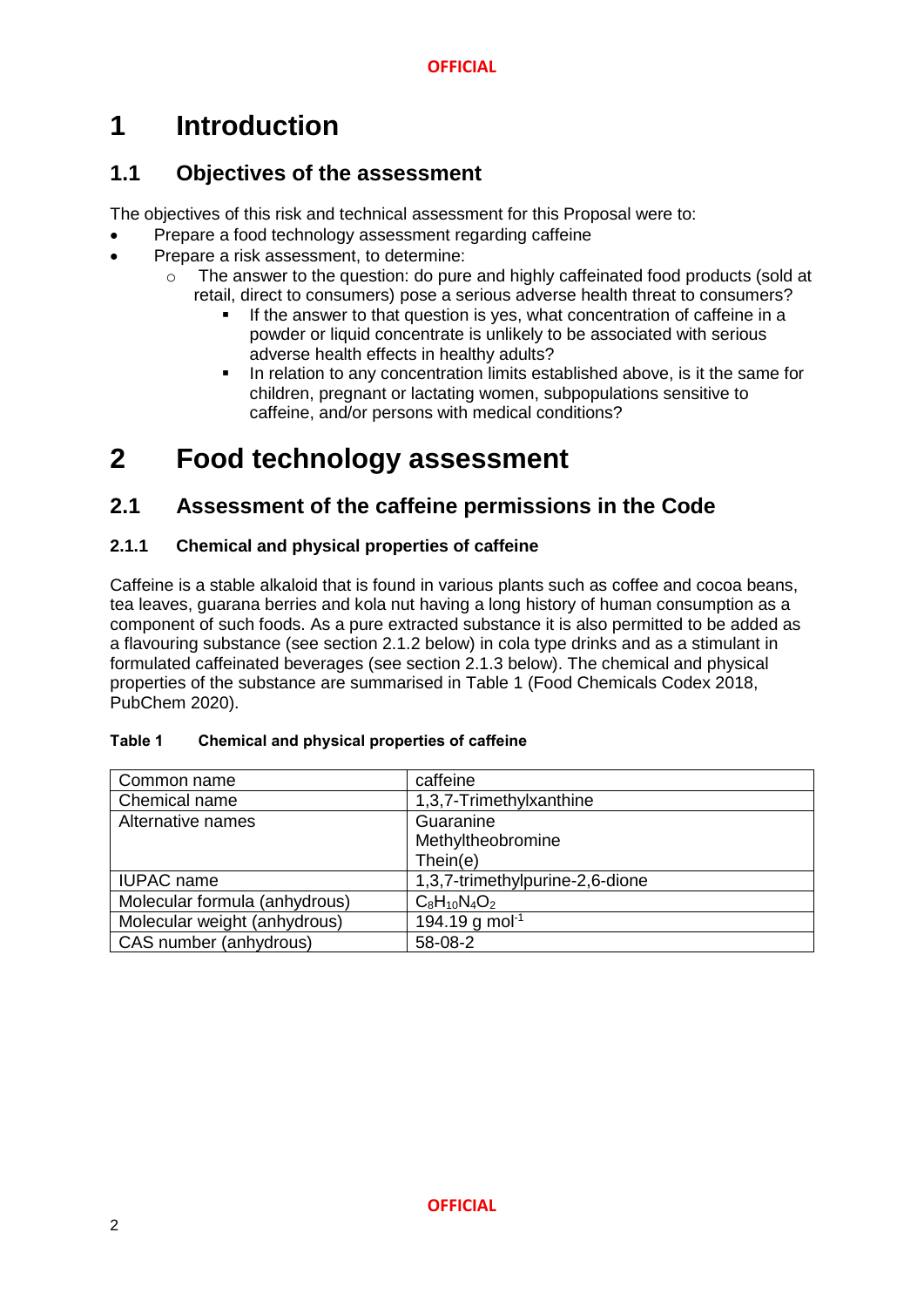

### <span id="page-3-0"></span>**2.1.2 Caffeine as a flavouring food additive**

Caffeine has been permitted and used as a flavouring substance in cola type drinks throughout the world for many years.

There is the only one permission for the use of caffeine as a food additive within the Code. The Code permits the use of caffeine in cola type drinks (S15—5, food class 14.1.3.0.2) at a maximum permitted level (MPL) of 145 mg/kg as listed in the table to section 5 of Schedule 15. Caffeine is performing the technological purpose of a flavouring when added to cola type drinks and is considered a food additive in this instance. Substances used as a food additive (defined by section 1.1.2—11 of the Code) must perform one or more of the technological purposes listed in S14. Flavouring is one of those technological purposes. There are no other technological purposes listed in Schedule 14 that apply to the additional of caffeine to cola type drinks.

The entry for \*Permitted flavouring substances in tables to section 2 of Schedule 16, S16—2, specifically excludes caffeine. Therefore food additive permissions in the table to S15—5 for food classes that refer to 'Additives permitted at GMP', those food additives listed in the tables to S16—2, explicitly does NOT include a permission for caffeine.

The definition of 'permitted flavouring substance' in Standard 1.1.2 means a substance that is listed in one of four publications. The first of these is the Flavour and Extract Manufacturers Association of the United States (FEMA) Generally Recognized as Safe (GRAS) list. Caffeine is listed in the FEMA GRAS list with the FEMA number 2224. In FEMA's original GRAS determination in 1965 (being the first list of GRAS flavourings, titled III GRAS substances) it indicated that the average of the maximum use levels of companies to be 120 mg/kg (L) in beverages, but not used in other food categories.

### *International permissions*

The U.S. Code of Federal Regulations (CFR) enforced by the US Food and Drug Administration (US FDA) has a specific permission for caffeine as a GRAS substance that can be added to cola-type beverages at a level up to 0.02% (200 mg/kg(L)) (USFDA 2020)). It is understood that this GRAS permission is given for its use as a flavouring substance but it is not explicitly stated as such. It is noted that the US Food Chemicals Codex specification for caffeine lists its function as a flavouring agent.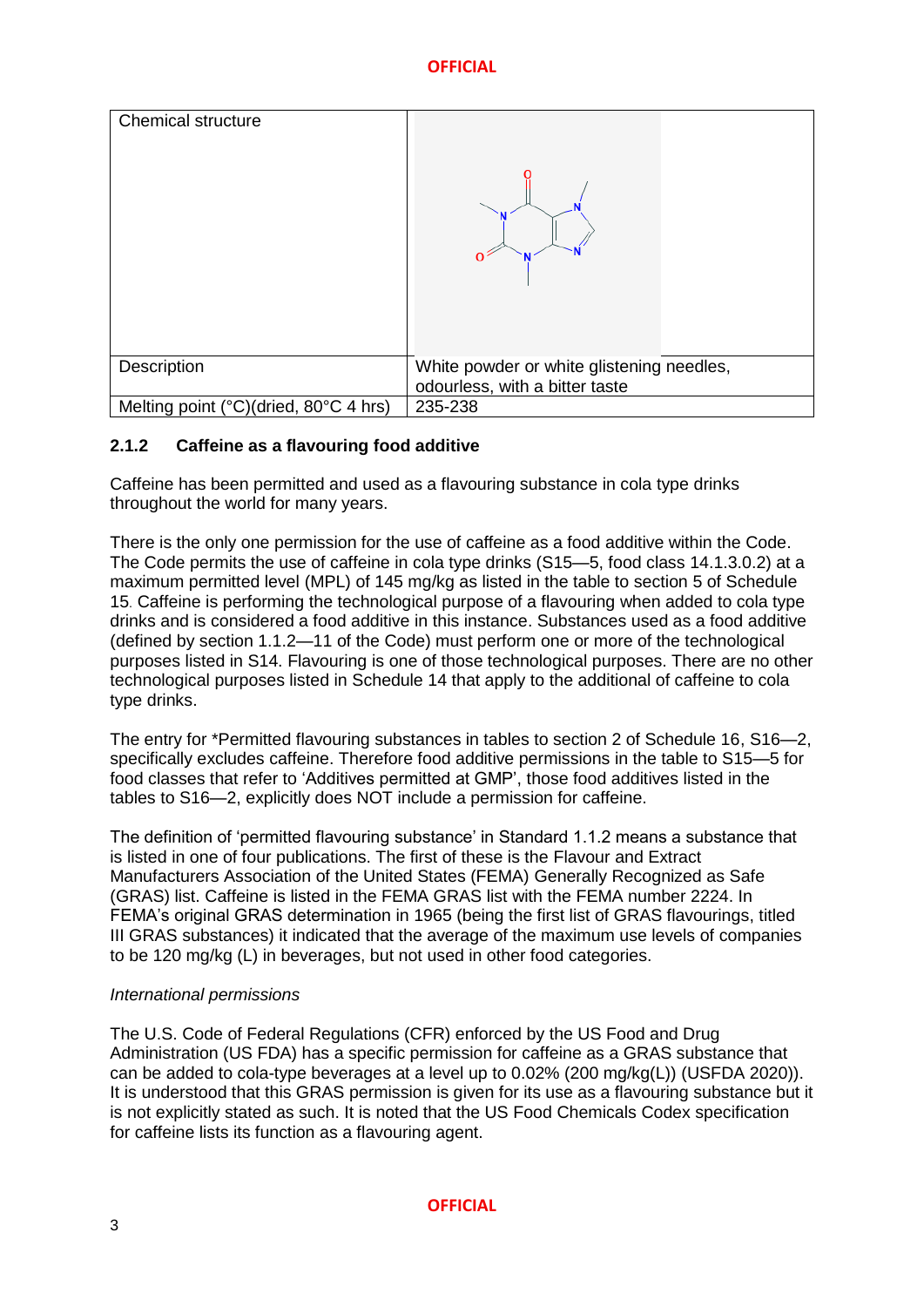Europe also considers caffeine as a flavouring substance as detailed in the European Commission list of flavouring substances search page (European Commission 2020). The EC flavouring number is 16.016. The EU regulation 2018/1482 (European Commission 2018) relates to specific permissions for caffeine addition to food. This contains a maximum level of 150 mg/kg for the food category 14.1 (non-alcoholic beverages). There are other permissions for the use of caffeine as a flavouring in other food categories (with their maximum limits in parentheses) being: dairy products and analogues (70 mg/kg), edible ices (70 mg/kg) and confectionery (100 mg/kg). Caffeine is also a flavouring with the Council of Europe, with flavouring number 11741.

The levels of use of caffeine as a flavouring in cola type drinks is therefore similar in Australia and New Zealand, with a MPL of 145 mg/kg compared to 200 mg/kg in the US and 150 mg/kg in Europe.

### <span id="page-4-0"></span>**2.1.3 Caffeine as a stimulant**

Caffeine is also one of the most commonly consumed stimulants, affecting the central nervous system. One of the most well-known mechanisms of its function as a stimulant is blocking the action of adenosine, preventing the onset of drowsiness induced by adenosine. There is also evidence and claims in the literature that caffeine consumption can improve reaction time, concentration and motor coordination. As well there is literature that caffeine consumption can improve mental performance as well as physical performance such as sprint and endurance performance and with reduced perceived exertion.

The Australia New Zealand Food Authority (ANZFA ), the forerunner of FSANZ, established Standard 2.6.4 – Formulated caffeinated beverages as an outcome of application A394 in 2001 (ANZFA 2001). The definition of formulated caffeinated beverage in the Standard refers to 'the purpose of enhancing mental performance' without any mention of physical performance. The assessment reports for A394 noted this was to distinguish these products from sports and electrolyte beverages whose purpose is related to physical performance. The reference to enhancing mental performance was directly focused on the addition of caffeine as the only essential ingredient for these products.

### <span id="page-4-1"></span>**2.1.4 Caffeine specification**

All permitted food additives are required to meet requirements of identity and purity to ensure that they are safe to be added to food due to the identity and purity requirements of section  $1.1 - 15.$ 

The permission for caffeine addition for formulated caffeinated beverages where caffeine does not have the technological purpose of a food additive, that is, it is not being considered as a flavouring substance, but as a stimulant is not explicitly addressed in section 1.1.1—15. Regardless, it is appropriate that caffeine added to formulated caffeinated beverages needs to meet an appropriate purity specification.

Food Chemicals Codex is a primary source of specifications for substances in Schedule 3, being paragraph S3—2(1)(c), which has a specification for caffeine.

## <span id="page-4-2"></span>**2.2 Food technology conclusion**

Caffeine has the technological function as a flavouring in many countries, including in Australia and New Zealand. Flavouring is one of the technological functions of food additives in the Code. However, it does not have general permissions as a flavouring, only for addition to cola type drinks. The permitted levels of use of caffeine in cola types drinks in Australia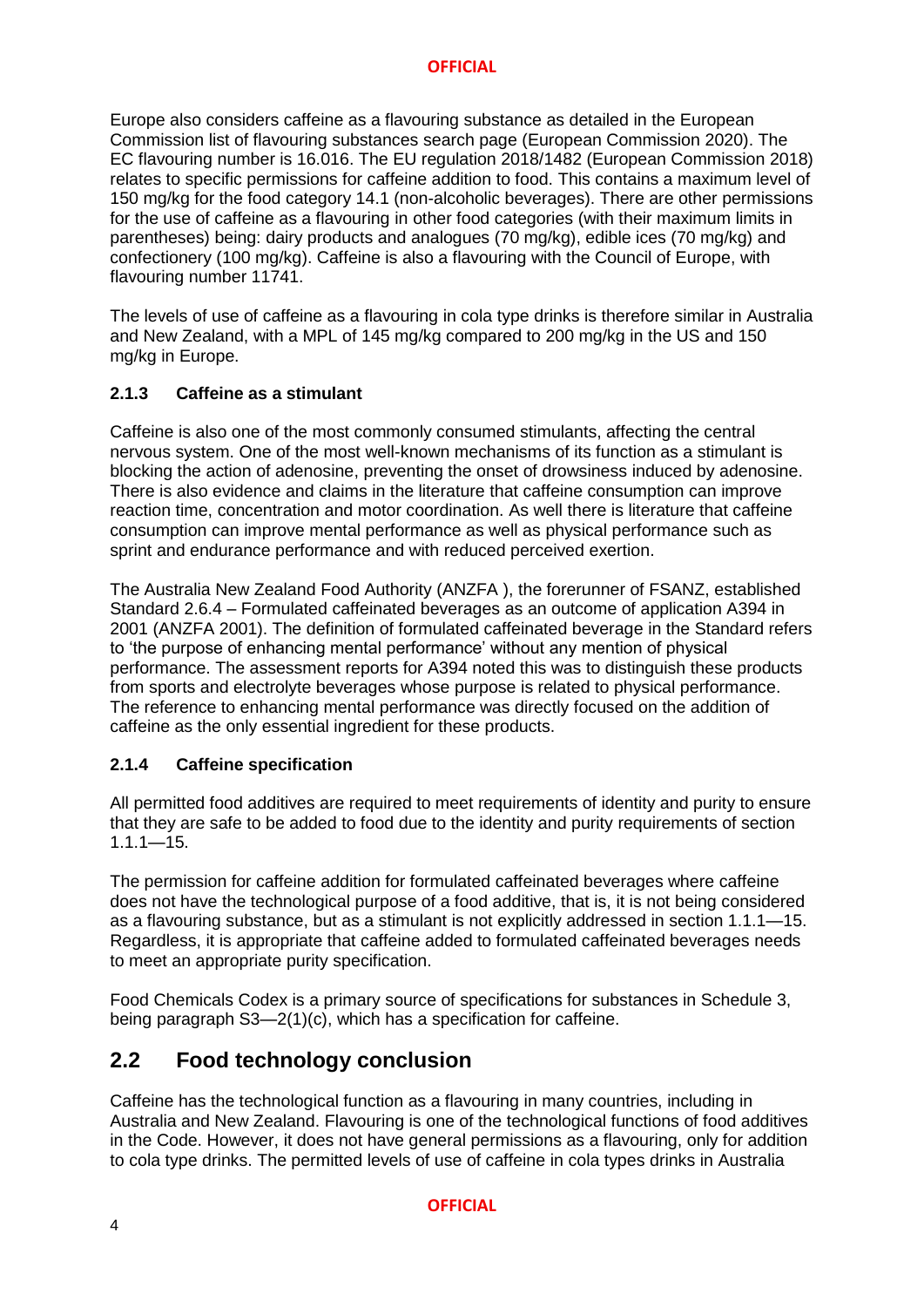and New Zealand is similar to those in the US and Europe.

Caffeine can also have the technological function as a stimulant, which is not a function of a food additive. It has permission in the Code to be added as a stimulant to formulated caffeinated beverages specifically to enhance mental performance.

Regardless of the purpose of adding caffeine to food it is appropriate that it complies with a relevant specification in Schedule 3. One of the primary sources of specifications in Schedule 3 is the Food Chemicals Codex which contains a specification for caffeine.

## <span id="page-5-0"></span>**3. Risk Assessment**

### <span id="page-5-1"></span>**3.1 Previous FSANZ assessments**

A FSANZ Expert Working Group analysed the available literature on caffeine in 2000. The Expert Working Group noted that a no effect level for caffeine in humans has not been established, and concluded that there was evidence of increased anxiety levels in both adults and children at doses of about 3 mg of caffeine per kilogram of bodyweight per day (ANZFA 2000). This level equates to a caffeine dose of 95 mg per day (approximately two cans of cola) in children and about 210 mg per day (approximately three cups of instant coffee) for adults.

## <span id="page-5-2"></span>**3.2 Assessments by other regulatory agencies**

The European Food Safety Authority (EFSA) concluded in 2015 that a total caffeine intake of 400 mg/day (5.7 mg/kg bodyweight/day) is safe for most adults. EFSA recommends that pregnant women should not consume more than 200 mg/day, or approximately 3 mg/kg bw/day, on the basis of a risk of adverse effects on foetal growth and on birthweight at higher levels of maternal consumption. EFSA concluded that there is insufficient information to determine safe levels of caffeine for children or adolescents, but that the acute intake of no concern to adults (3 mg/kg bw/day) may be used to derive acute and daily caffeine consumption values for those groups (EFSA 2015).

The United States Food and Drug Administration(US FDA) (USFDA 2018a, USFDA 2018b) also considers that 400 mg/day of caffeine is not associated with adverse effects. The US agency warns that some medical conditions, and some medications, may increase individual sensitivity to caffeine, and advises pregnant and breastfeeding women to seek the advice of their healthcare provider. The US FDA has not set a level of caffeine for children, but noted that the American Academy of Paediatrics discourages the consumption of caffeine by children and adolescents. The US FDA estimated that severe adverse effects, such as seizures, may occur with rapid consumption of 1 200 mg caffeine or more.

The US FDA has identified products consisting of or containing only pure or highly concentrated caffeine as 'a significant public health threat', after the US FDA linked at least two recent deaths in the United States to such products. In response, the US FDA issued guidance stating that it considers certain types of these products to be adulterated and, therefore, prohibited under US food law because they present a significant or unreasonable risk of illness or injury.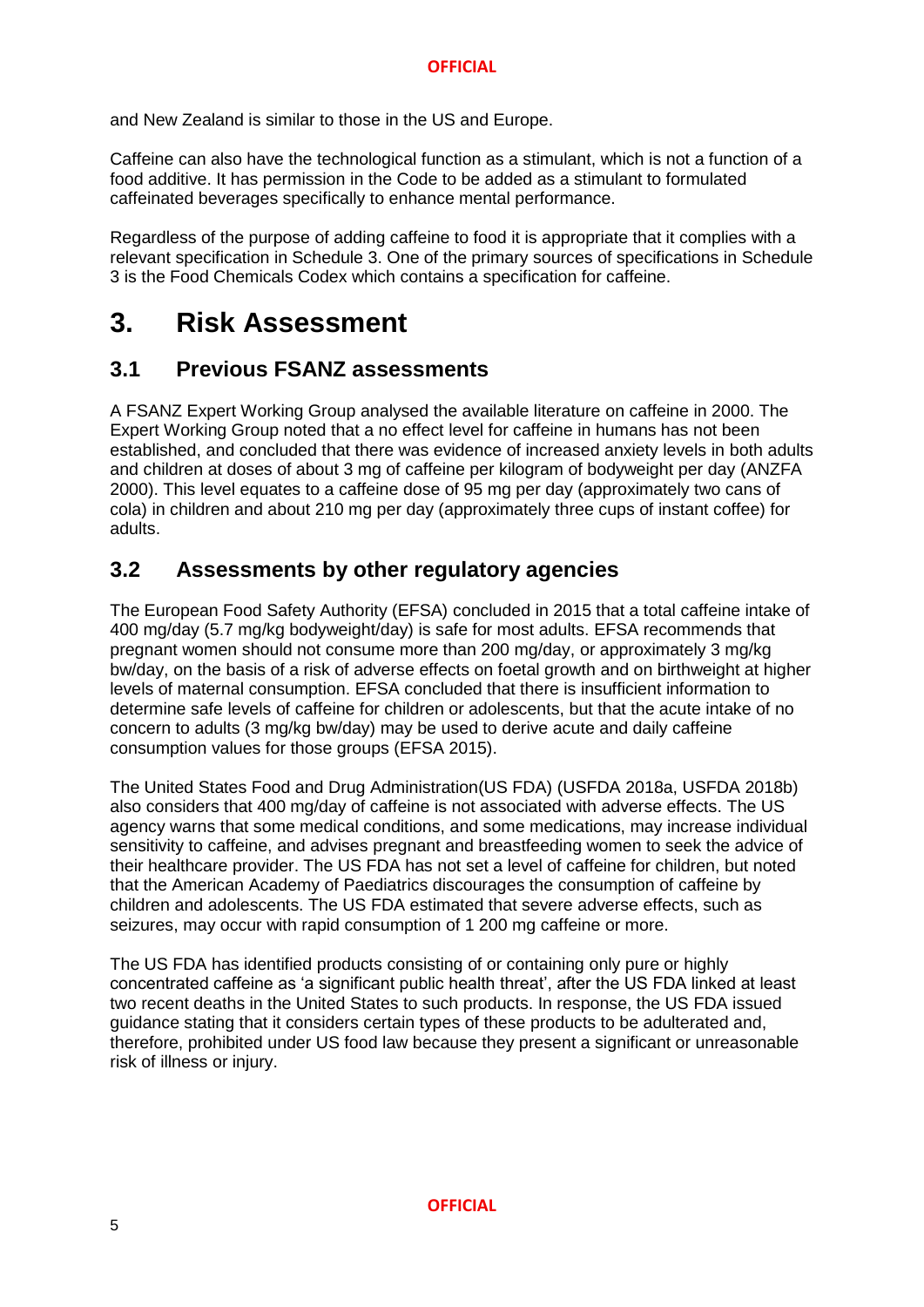## <span id="page-6-0"></span>**3.3 Assessment of the acute health risk posed by the sale of pure and highly concentrated caffeine food products or caffeine analogues**

The effects of acute caffeine intake on healthy non-pregnant adults, at doses from 20 mg to 10 000 mg, are shown in Table 2.

| Acute dose (mg) | <b>Effects/Comments</b>                                                                                                                       |
|-----------------|-----------------------------------------------------------------------------------------------------------------------------------------------|
| $>20$ mg        | Self-reported positive effects on mood <sup>a</sup>                                                                                           |
| 60              | Measurable decrease in reaction time <sup>a</sup>                                                                                             |
| $80 - 95$       | Single cup of coffeea,b                                                                                                                       |
| 100             | May delay sleep and reduce sleep duration <sup>a, c</sup>                                                                                     |
| 140             | Minor increase in diastolic pressure <sup>a</sup>                                                                                             |
| 200             | Up to this level not associated with safety concerns <sup>c</sup>                                                                             |
| $200 - 250$     | Effects including an increase in blood pressure and plasma catecholamines. Reduction<br>in myocardial blood flow when exercising <sup>c</sup> |
| 280             | Reduction in perceived exertion during exercise <sup>c</sup>                                                                                  |
| 400-500         | Increase in anxiety in psychologically normal subjects <sup>c</sup>                                                                           |
| >500            | Rate of clearance of caffeine is decreased <sup>b</sup>                                                                                       |
| 1200            | Tachycardia, ventricular arrhythmia, seizures <sup>a,b</sup>                                                                                  |
| 3 0 0 0         | Lowest lethal dose identified by FSANZ <sup>a</sup>                                                                                           |
| 5 000-10 000    | Life-threatening dose <sup>a</sup>                                                                                                            |

### **Table 2 Acute effects of caffeine in adults**

<sup>a</sup>ANZFA (2000); <sup>b</sup>US FDA (2018b); <sup>c</sup>EFSA (2015)

Intake of caffeine of up to 210 mg (approximately 3 mg/kg bodyweight/day) is not associated with safety concerns in healthy adults. Above that dose, caffeine intake is generally associated with an increase in blood pressure, plasma catecholamines and increased anxiety. At or above 1 200 mg more serious effects such as tachycardia, ventricular arrhythmia or seizures may develop and urgent medical attention may be required. Death has been reported at a dose of 3 000 mg, however it is more commonly associated with doses of around 5 000 to 10 000 mg caffeine.

Subpopulations particularly sensitive to effects of caffeine, as identified by EFSA and the US FDA, include pregnant women, lactating women, people with hypertension, people with impaired myocardial perfusion, people with certain mood disorders such as anxiety, and people who are taking *p*-synephrine.

### <span id="page-6-1"></span>**3.3.1 Pure caffeine powder**

FSANZ's assessment is that pure and highly concentrated caffeine food products are a high risk and pose a significant health concern. Ingestion of a 5 mL teaspoon of pure caffeine powder (approximately 3 000 mg caffeine) will result in severe health effects and could be fatal to some individuals. The risk of serious health effects is compounded by the fact that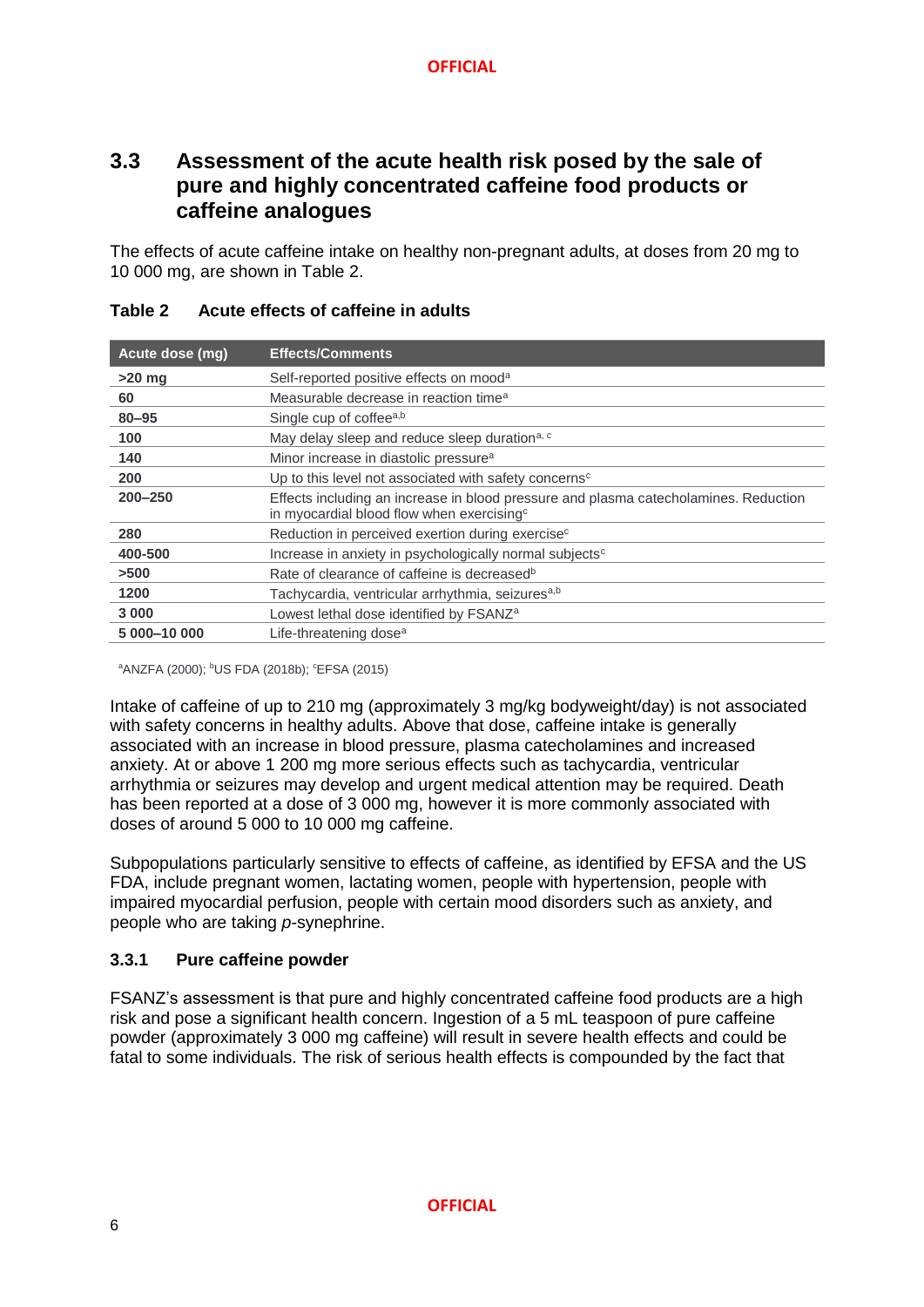these products can require fine scales (most kitchen scales measure in grams, not milligrams) to weigh an appropriate dose.

### <span id="page-7-0"></span>**3.3.2 Products containing a high level of caffeine**

### *Bulk powder products containing caffeine*

Powders and other solid products containing less than or equal to 5% caffeine are not considered to pose an unacceptably high risk to consumers. A caffeine concentration of 5% i.e. 5 000 mg/100 g is slightly higher than the levels of caffeine typically found in coffee (Table 2), and not likely to pose significant additional acute health risks to those associated with traditional coffee products.

Ingestion of a single serving of a heaped tablespoon of a caffeine powder containing 5% caffeine would be likely to deliver approximately 825 mg caffeine.<sup>1</sup> Acute doses in this range would be unlikely to cause severe health effects in healthy adults, although they could be expected to be associated with unpleasant effects such as anxiety.

The same doses may be hazardous to sensitive subpopulations such as children and pregnant women. For example, in children an acute dose of 825 mg caffeine would result in a higher exposure on a mg/kg bw basis than an adult because children typically have lower body weights. However it needs to be recognised that a similar level of risk exists, and is accepted, for naturally caffeine-containing products such as coffee which are kept in the home. As such, a level of 5% caffeine in bulk powder products is considered acceptable.

FSANZ advises that children should not consume more than 3 mg/kg bodyweight of caffeine in a single serving (ANZFA 2000).

### *Liquid caffeine concentrate products*

Concentrated caffeine solutions, used to make energy drinks by consumers, are of high risk and pose a significant health concern. Accidental ingestion of liquid products may occur more easily than bulk powder products.

FSANZ considers that for concentrated solutions of this type, a maximum concentration of 1% w/v caffeine is required to protect public health and safety. This value is based on the calculation that in order to measure 100 mg caffeine, 10 mL of solution would be required. Accurate measurement of 10 mL is considered to be reasonably achievable in a home situation.

### *Individually packaged portion-controlled caffeine products*

Individually packaged caffeine products are expected to pose lower risk to consumers, as compared to bulk powders and liquid concentrates, because total caffeine exposure is likely to be limited by the portion-controlling packaging.

 $\overline{a}$ 

<sup>1</sup> Assuming a poured bulk density of powdered caffeine of 0.55 g/mL [\(https://www.fda.gov/inspections](https://www.fda.gov/inspections-compliance-enforcement-and-criminal-investigations/warning-letters/smartpowders-08272015)[compliance-enforcement-and-criminal-investigations/warning-letters/smartpowders-08272015\)](https://www.fda.gov/inspections-compliance-enforcement-and-criminal-investigations/warning-letters/smartpowders-08272015) a 15 mL tablespoon (NZ) would have a mass of 8.25 g. A heaped tablespoon might be expected to have a mass of approximately 16.5 g. If caffeine was extended with other powdered material of similar density, a heaped tablespoon of a powder containing 5% caffeine would deliver approximately 825 mg caffeine.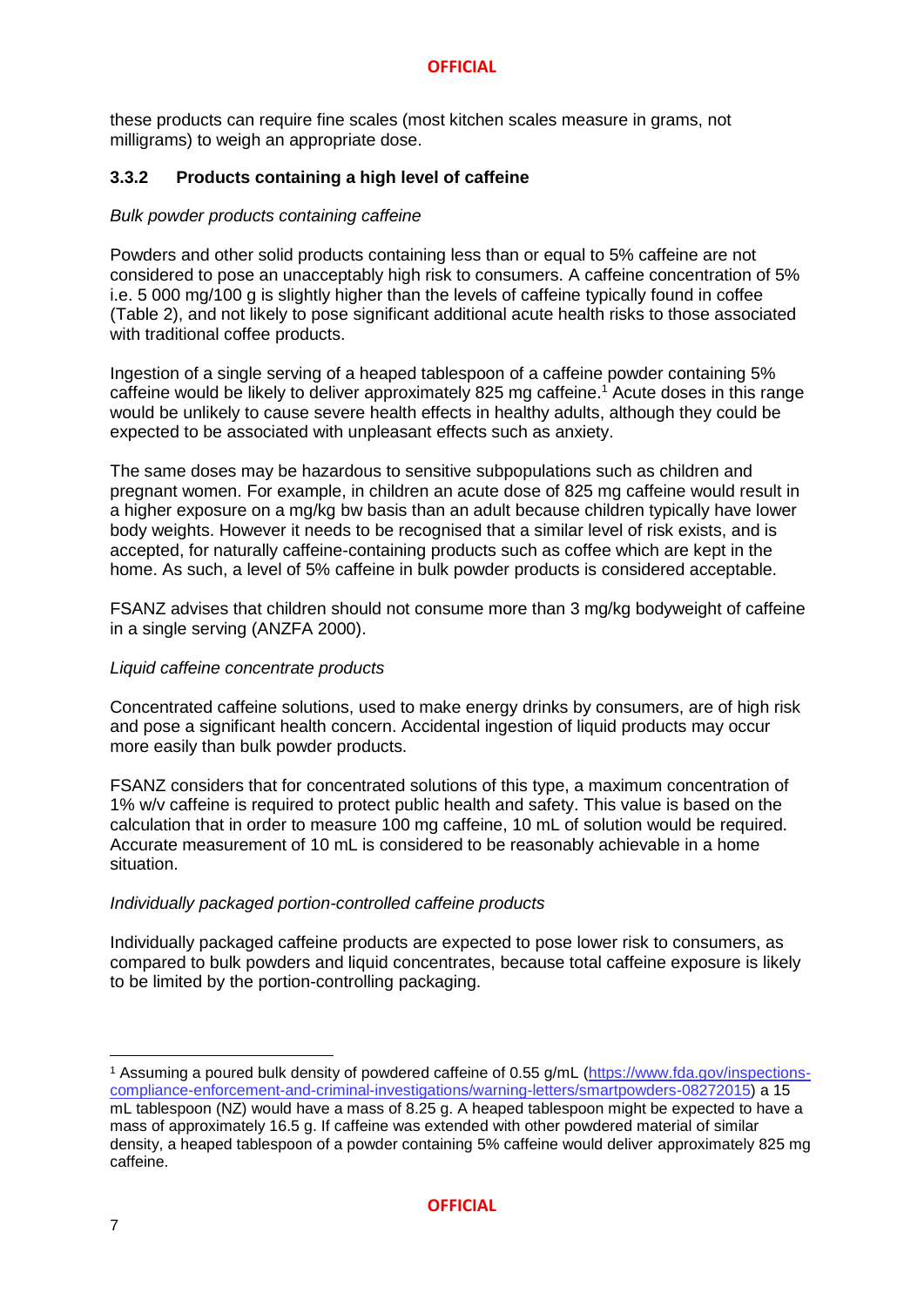Caffeine content of chewable sports supplements identified by FSANZ ranges from 0.085 to 0.25% w/w, and the highest single dose located is 100 mg. Gels appeared to range from 0.08-0.4% w/w caffeine, with the highest single dose 160 mg caffeine. Chewables and gels therefore do not pose a risk to health when presented for sale in portion-controlled serves per package.

### <span id="page-8-0"></span>**3.3.3 Caffeine analogues**

FSANZ is aware that a number of analogues or derivatives of caffeine exist naturally or can be chemically synthesised (Bello et al. (2019); Daly et al. (1986); Murbach et al. (2019); Muller and Jacobson (2011)). FSANZ will further consider the potential health impacts of sports foods containing caffeine and caffeine analogues or derivatives, both those that occur naturally or that may be chemically synthesised, as a part of the review of Standard 2.9.4 – Formulated Supplementary Sports Foods (P1010).

## <span id="page-8-1"></span>**3.4 Risk assessment conclusion**

FSANZ's risk assessment confirmed that there is an immediate and acute risk posed by the sale of pure or highly purified forms of caffeine to consumers. Ingestion of small amounts of these substances can result in severe health effects, including death.

FSANZ's risk assessment considered the adverse effects of high doses of caffeine; the existing exposure of consumers to caffeine through coffee and other caffeine-containing foods; and the volumes that are likely to be reasonably easy for consumers to measure.

For powders and other solid products containing caffeine, FSANZ has identified that less than or equal to 5% caffeine is not considered to pose an unacceptably high risk to consumers. A caffeine concentration of 5% is slightly higher than the levels of caffeine typically found in instant coffee, and a heaped tablespoon of such a powder would contain approximately 825 mg caffeine, a dose which would be unlikely to cause severe health effects in healthy adults.

Accidental ingestion of liquid containing high concentrations of caffeine may occur more easily than with bulk powder products. FSANZ considers that for concentrated solutions of this type, a maximum concentration of 1% w/v caffeine is required to protect public health and safety. This value is based on the practical consideration that in order to dispense 100 mg caffeine, 10 mL of solution would be required.

The Risk Assessment therefore concluded that the maximum concentration of caffeine in powders or other solids should not exceed 5% w/w, and that the maximum concentration of caffeine in liquids should not exceed 1% w/v.

## <span id="page-8-2"></span>**4 References**

ANZFA (2000), [Report of the Expert Working Group on the Safety Aspects of Dietary Caffeine](https://www.foodstandards.gov.au/publications/Documents/safety%20aspects%20of%20dietary%20caffeine.pdf) Australia New Zealand Food Authority, Canberra.

ANZFA (2001) Application A394 [Formulated caffeinated beverages.](https://www.foodstandards.gov.au/code/applications/Pages/applicationa394/index.aspx) Australia New Zealand Food Authority, Canberra.

Bello ML, Walker AJ, McFadden BA, Sanders DJ, Arent SM. (2019). The effects of TeaCrine® and caffeine on endurance and cognitive performance during a simulated match in high-level soccer players. J Int Soc Sports Nutr. 16(1):20.